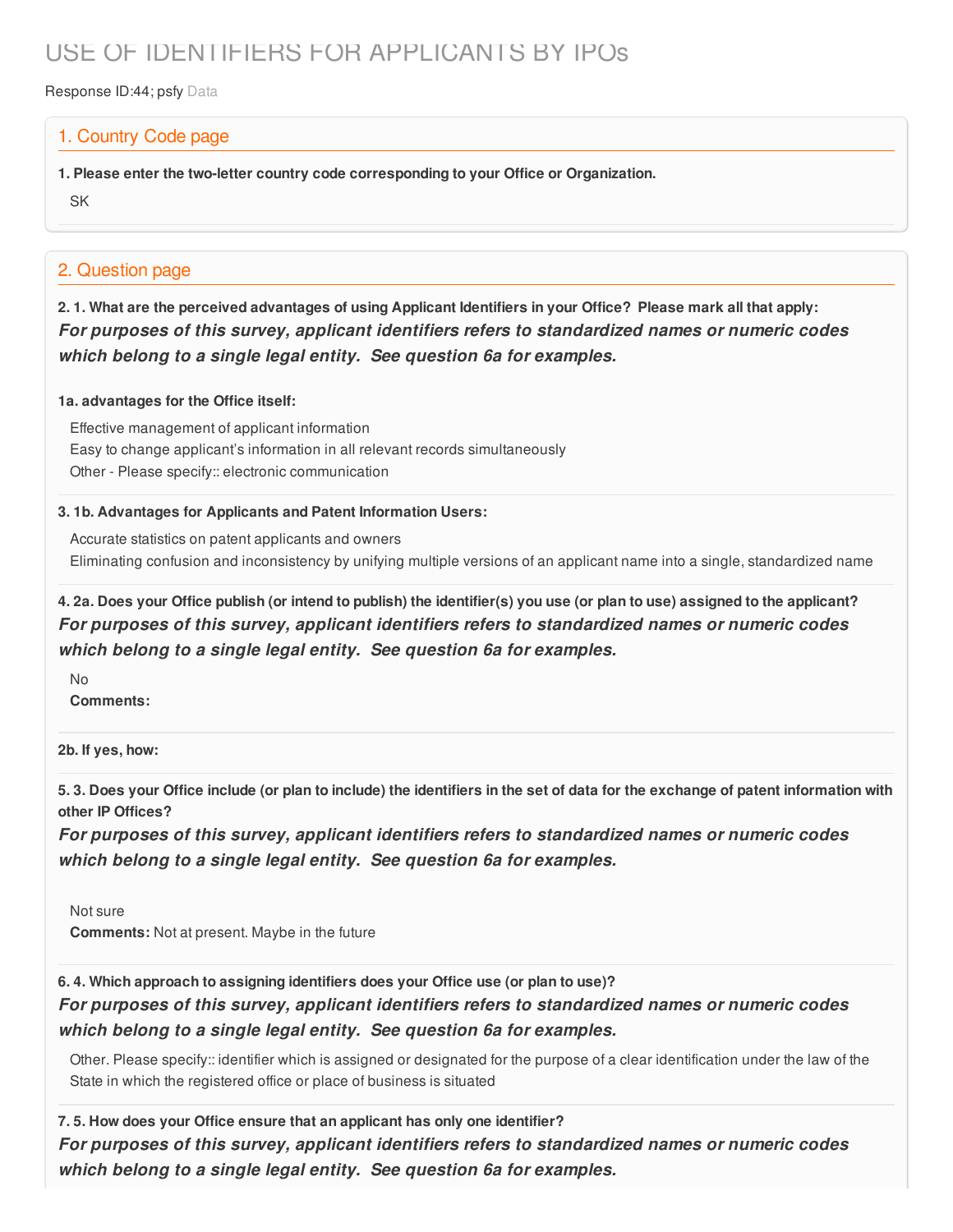In case of national applicants,: an identifier for person is unique and assigned according to the relevant Slovak law. In case of foreign applicants,: identifier which is assigned or designated for the purpose of a clear identification under the law of the State in which the registered office or place of business is situated

#### **8. 6a. What information does your Office request in order to determine identifiers for national applicants?**

### *For purposes of this survey, applicant identifiers refers to standardized names or numeric codes which belong to a single legal entity. See question 6a for examples.*

Copy from the register of legal entities

**Comments:** The identifier which is assigned or designated for the purpose of a clear identification under the law of the Slovak Republic.

### **9. 6b. What information does your Office request in order to determine identifiers for foreign applicants?** *For purposes of this survey, applicant identifiers refers to standardized names or numeric codes which belong to a single legal entity. See question 6a for examples.*

Other. Please specify:: The identifier which is assigned or designated for the purpose of a clear identification under the law of the State in which the registered office or place of business is situated

### 10.7a. Does your Office consider that a Global Identifier (GID) would be a desirable solution for applicant name **standardization?**

Yes

**Comments:** For a foreign legal persons

#### **11. 7b. If yes, could you suggest how the GID should be established and maintained?**

Should be a general identifier which is assigned or designated for the purpose of clear identification under the law of the State and should start with country code

#### 12.7c. In case a GID is established, will your Office use both the GID and a national identifier at the same time, or will your **Office use the GID instead of a national identifier?**

The Slovakian office should use both

## **13.PART B - NO IDENTIFIER**

8a. If your Office does not use or does not intend to use identifiers for applicants, please explain why:

*For purposes of this survey, applicant identifiers refers to standardized names or numeric codes which belong to a single legal entity. See question 6a for examples.*

14.8b. Please describe any alternative approach to the use of identifiers that your office is using or contemplates using, including how that approach deals with issues of name ambiguity (misspellings, multiple spellings, different character sets, **etc):**

*For purposes of this survey, applicant identifiers refers to standardized names or numeric codes which belong to a single legal entity. See question 6a for examples.*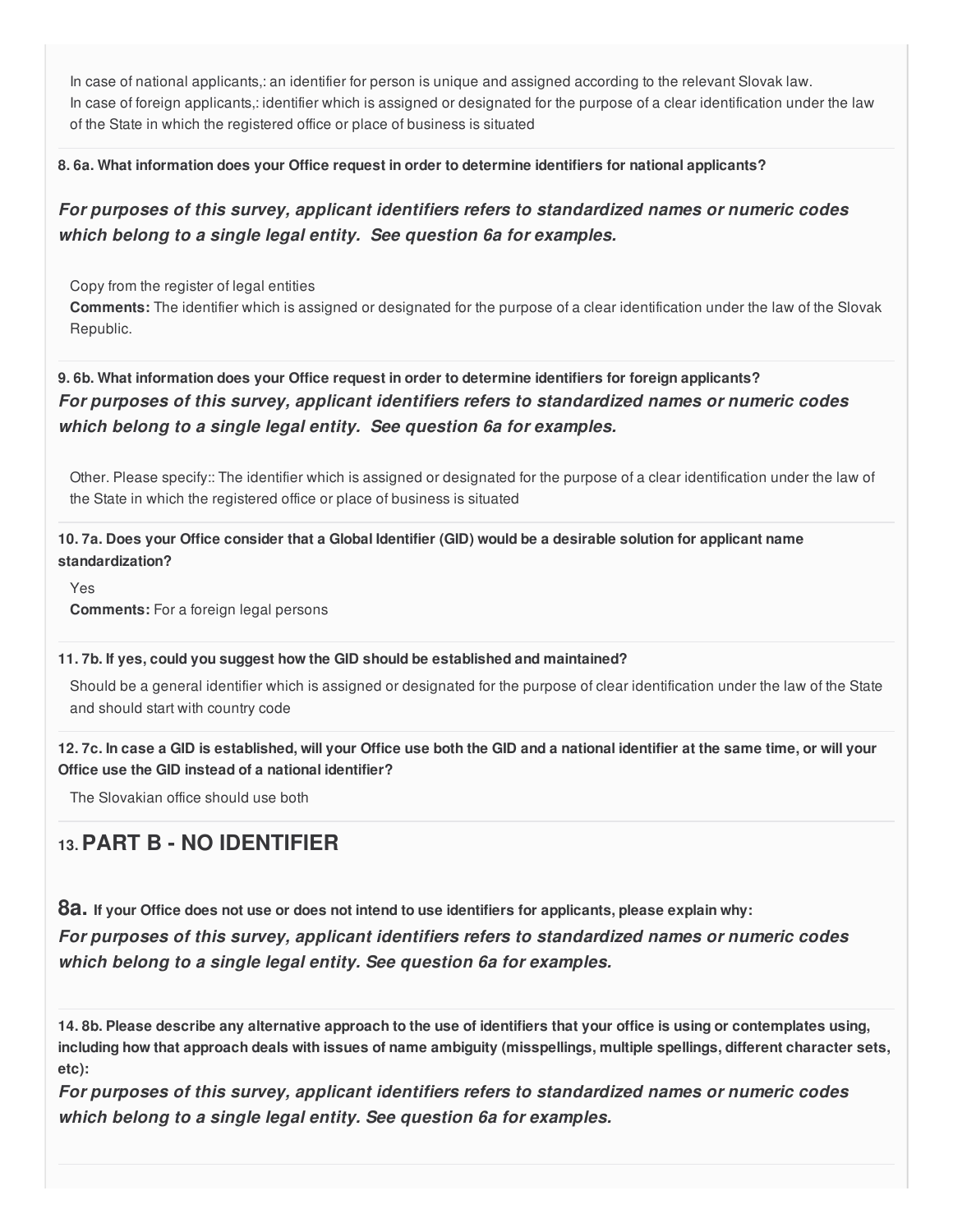15.9. Please explain any drawbacks or legal complications your Office may have related to using identifiers: *For purposes of this survey, applicant identifiers refers to standardized names or numeric codes which belong to a single legal entity. See question 6a for examples.*

**16. 10. Which of the following options would you consider for investigation in your Office?**

*[Note \* Normalization – correction of "trivial" errors (which leave the possibility of multiple name variants for one applicant)*

*\*\* Standardization – using one name variant for an applicant (which might not be the ultimate owner, as IP rights can be registered in the name of a subsidiary when the beneficiary is the parent company)]*

Please mark each option that you choose with (L: Low), (M: Medium) or (H: High) depending on the priority attributed **by your office.**

|                                                               | $L:$ Low $\mid M:$ Medium | $\parallel$ H: High |
|---------------------------------------------------------------|---------------------------|---------------------|
| Use of identifiers                                            |                           | X                   |
| Normalized* names                                             | X                         |                     |
| Use of "dictionaries" of patentee names by patent information |                           |                     |
| Use of standardized** names designated by applicants          | X                         |                     |

#### **Other. Please specify:**

17.11. What is your Office's desired outcome from the Name Standardization Task Force (set of recommendations, public **database, etc.)? Please explain:**

18.12. Where should the standardization effort be focused? For example, on internal systems in IPOs or for externally-held **IP databases?**

19.12a. Does your Office use (or plan to use) a computer algorithm for the normalization or standardization of applicant **names?**

Not sure **Comments:** We are not thinking so

**20. 12b. If yes, please briefly describe the algorithm.**

*A detailed description is not necessary. If the algorithm has a commonly recognized name, that may be sufficient. If not, a few words or sentences describing the general approach of the algorithm are enough. If multiple algorithms are used in combination, please briefly explain each one. Example: "The algorithm removes non-latin characters and repeated whitespace, then uses a dictionary to replace known abbreviations with a standard format, such as "L.L.C." and "LLC." being replaced with "LLC".*